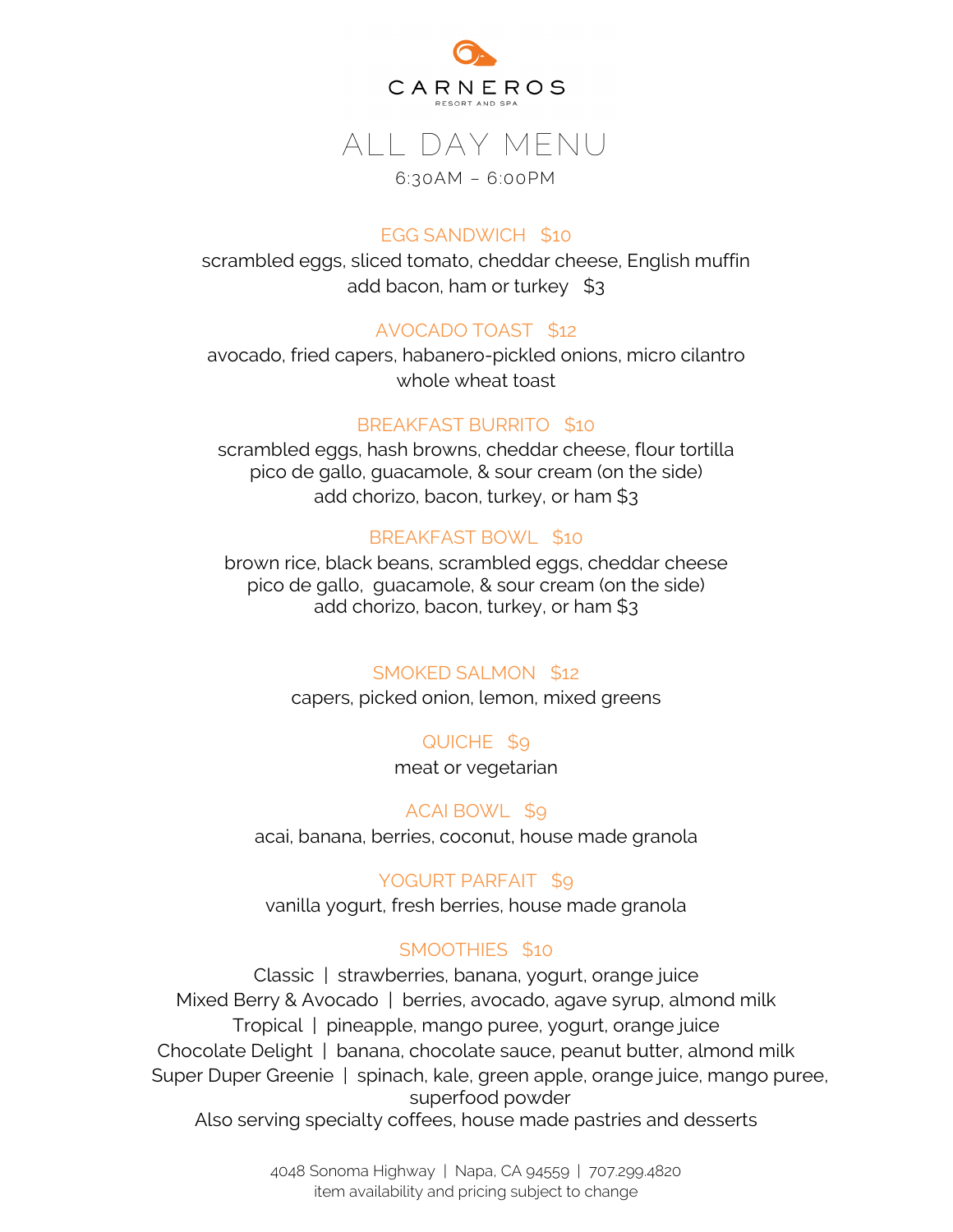

# SANDWICHES 6:30AM – 6:00PM

#### TURKEY MELT \$16

sliced turkey breast, bacon, smoked mozzarella, pickled jalapeños, garlic aioli sourdough bread & panini pressed

#### S.O.S. \$16

grilled chicken breast, bacon, sun dried tomato aioli, pepper jack cheese pickled jalapeños, whole wheat

#### HAM–AZING DELIGHT \$16

caggiano ham, pepper jack cheese, roasted red pepper, pickled jalapeños sundried tomato aioli, sourdough bread

#### CHICKEN PESTO \$16

grilled chicken breast, pesto, monterey jack cheese, red bell pepper caramelized onion, sourdough bread

#### B.L.A.T. \$16

applewood smoked bacon, lettuce, avocado, tomato mayonnaise, sourdough bread

#### TURKEY CLUB \$16

sliced turkey breast, bacon, tomato, pickles, lettuce mayonnaise, whole wheat bread

#### TRUFFLE & CHEESE \$16

brie cheese, house made red pepper jelly, Asian pear, arugula truffle oil, baguette bread

#### CAPRESE \$16

sliced mozzarella, prosciutto, tomato, basil balsamic vinaigrette, baguette bread

#### HAM & FIG JAM \$16

prosciutto, provolone cheese, caramelized onions, arugula fig jam, baguette bread

4048 Sonoma Highway | Napa, CA 94559 | 707.299.4820 item availability and pricing subject to change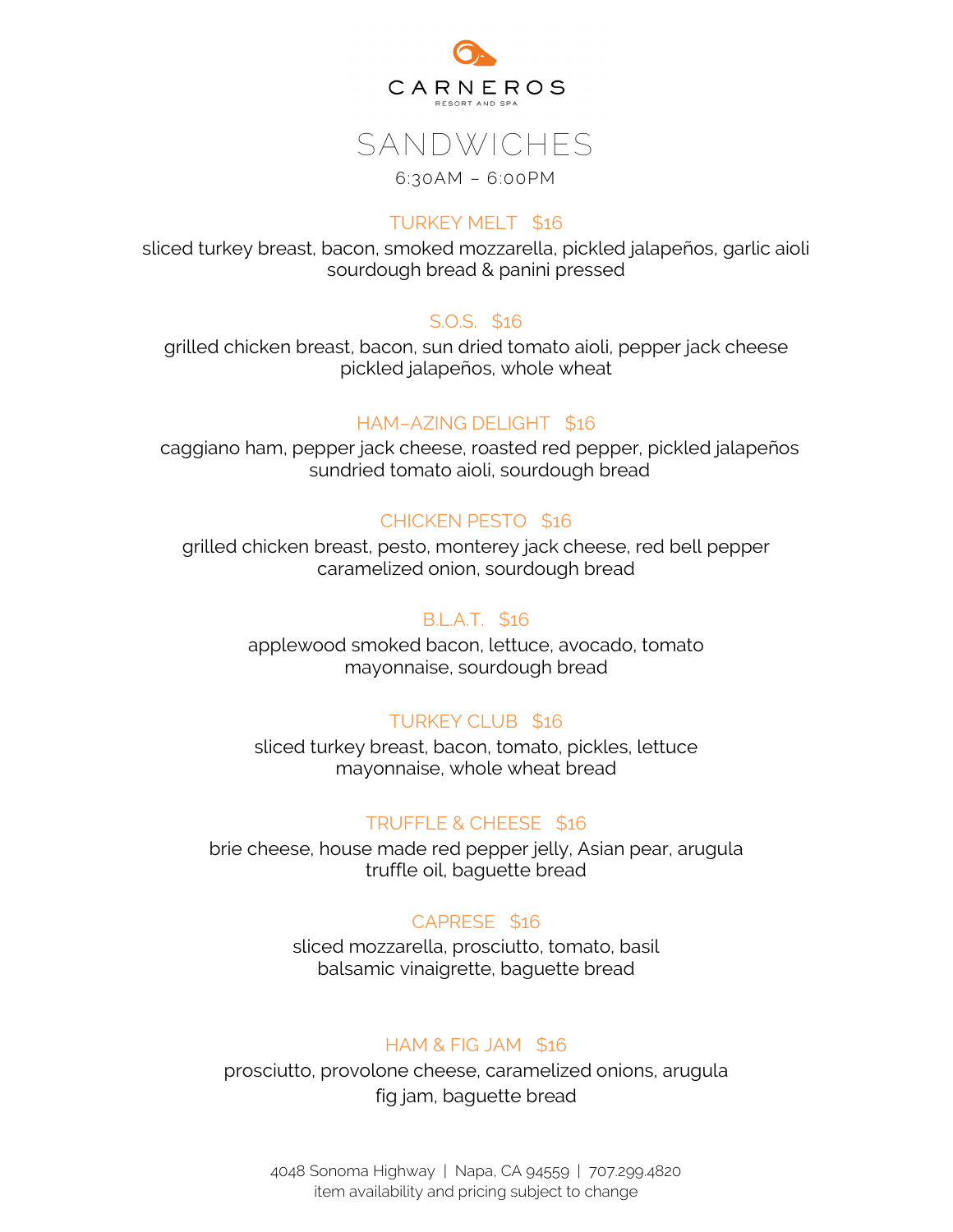

# WRAPS & SALADS

#### 6:30AM – 6:00PM

#### CAESAR WRAP \$16

grilled chicken breast, guacamole, romaine lettuce, parmesan cheese anchovy dressing, spinach wrap

#### VEGGIE WRAP \$16

artichoke, red bell pepper, portabella mushroom, arugula, goat cheese olive oil, hummus, spinach wrap

#### COBB SALAD \$17

romaine lettuce, diced chicken, chopped bacon, hardboiled egg bleu cheese, cherry tomatoes

#### POACHED TUNA SALAD \$17

fresh poached tuna, mixed greens, shaved carrots roasted red bell peppers, hard boiled egg

#### CAESAR SALAD \$14

romaine lettuce, kale, parmesan cheese, capers, croutons add sliced grilled chicken \$3

#### SPINACH SALAD \$14

spinach, citrus segments, strawberries, candied nuts feta cheese, pickled red onion, add sliced grilled chicken \$3

#### DRESSING CHOICES

buttermilk ranch | champagne vinaigrette | red wine vinaigrette | anchovy vinaigrette

#### SIDE SALADS \$8

Potato Salad | onion, parsley, stone ground mustard Broccoli | cranberries, marcona almonds Tortellini | pesto, black olives, red peppers Root Vegetable | olive oil, herbs

4048 Sonoma Highway | Napa, CA 94559 | 707.299.4820 item availability and pricing subject to change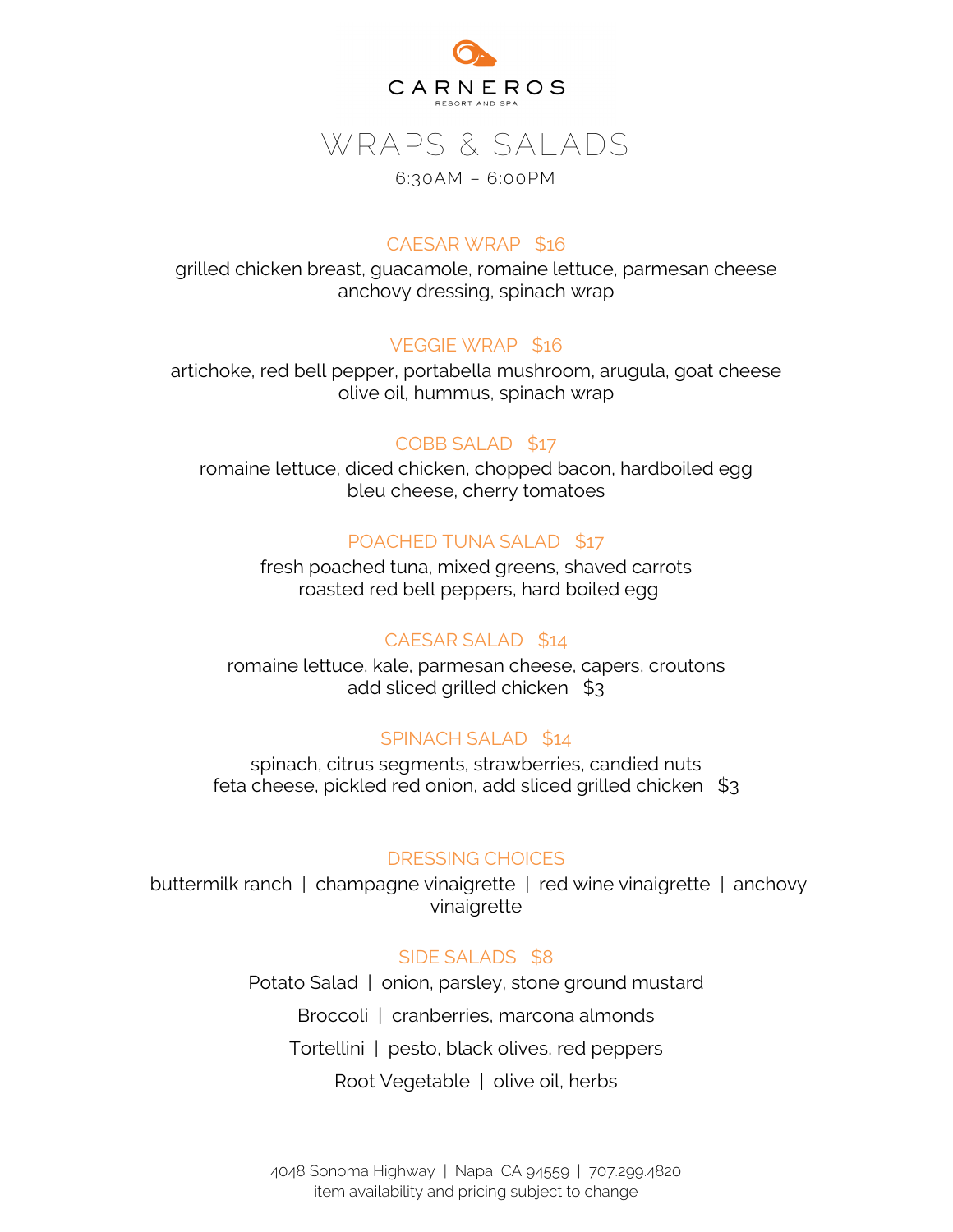

24 hour notice needed for orders of more than 10 guests

Picnic lunch includes: choice of one entrée, piece of seasonal fruit, bag of chips Carneros cookie, San Pellegrino sparkling soda and bottled water

#### ROASTED TURKEY SANDWICH

turkey breast, cheddar cheese, tomato, lettuce, whole wheat mustard & mayonnaise (on the side)

#### CAGGIANO HAM SANDWICH

caggiano ham, cheddar cheese, tomato, lettuce, sourdough bread mustard & mayonnaise (on the side)

#### CAPRESE SANDWICH

sliced mozzarella, prosciutto, tomato, basil balsamic vinaigrette, baguette bread

#### HAM & FIG JAM SANDWICH

prosciutto, provolone cheese, caramelized onions, arugula fig jam, baguette bread

#### CAESAR WRAP

grilled chicken breast, guacamole, romaine lettuce, parmesan cheese anchovy dressing, spinach wrap

#### VEGGIE WRAP

artichoke, red pepper, portabella mushroom, arugula, goat cheese olive oil, hummus, spinach wrap